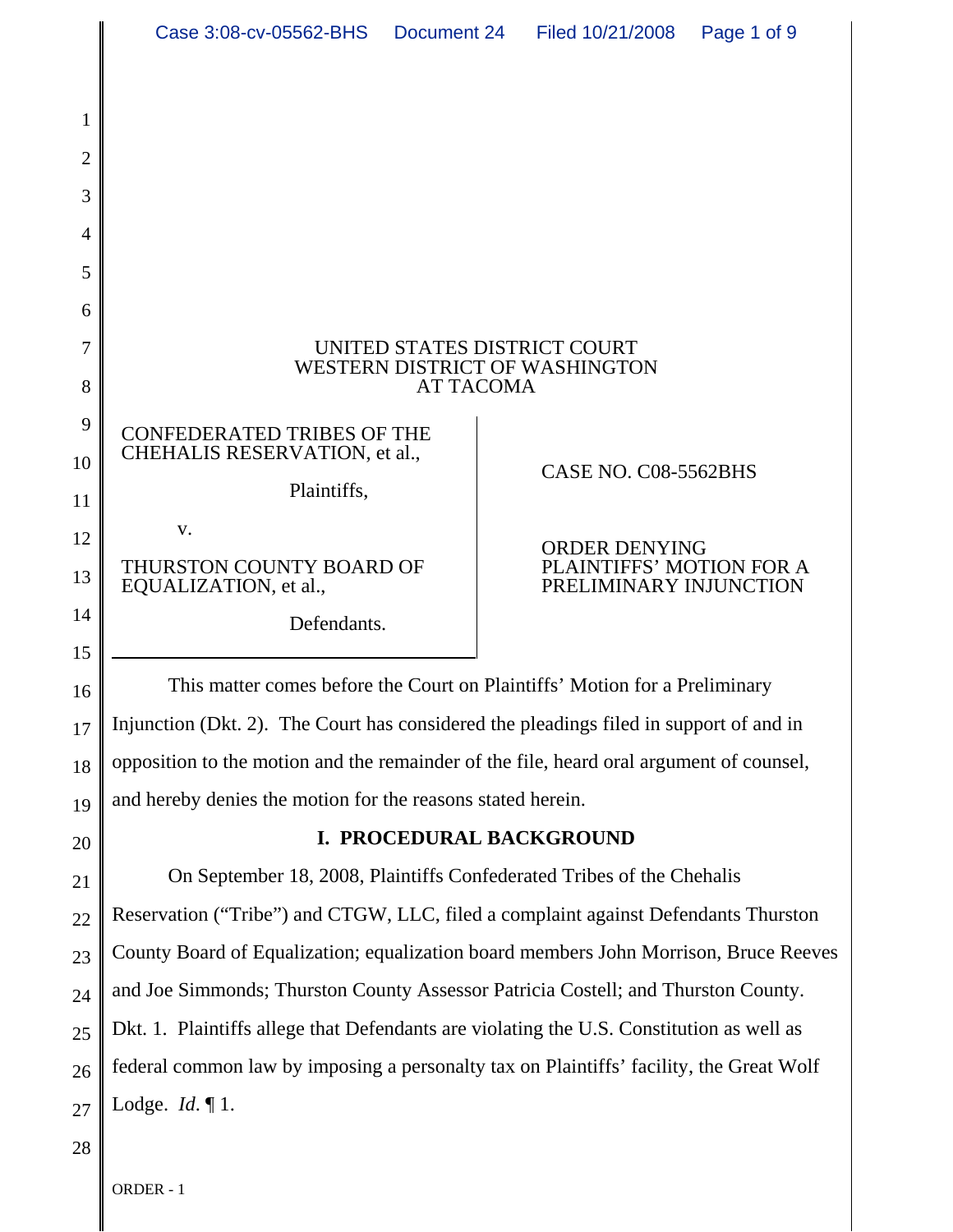1 2 3 4 5 6 7 8 Plaintiffs also filed a Motion for Preliminary Injunction. Dkt. 2. Plaintiffs request that the Court issue an injunction to "enjoin Defendants from: (1) seeking to collect, collecting, or enforcing the collection of the personalty tax against Plaintiffs; and (2) proceeding to further litigate the case of *CTGW, LLC v. Patricia Costello, Thurston County Assessor*, No. 07-1110." *Id*. at 22. On September 29, 2008, Defendant Thurston County Assessor responded. Dkt. 13. On October 3, 2008, Plaintiffs replied. Dkt. 18. On October 16, 2008, the Court held a hearing on the preliminary injunction motion and heard oral arguments from counsel. Dkt. 21.

9

#### **II. FACTUAL BACKGROUND**

10 **A. The Lodge**

11 12 13 14 15 16 17 18 19 20 21 The Tribe occupies a reservation at the confluence of the Black and Chehalis Rivers in Southwest Washington ("Reservation"). *Confederated Tribes of the Chehalis Indian Reservation v. State of Washington*, 96 F.3d 334, 338 (9th Cir. 1996). The Reservation, which was created by Secretarial Order in 1864, was set aside for "the use and occupation of the Chehalis Indians." 1 Kappler, *Indian Affairs, Laws and Treaties* 901-04 (2d ed. 1904). The Tribe has approximately 800 members, which include persons descended from the Upper Chehalis, the Lower Chehalis, Cowlitz, Satsop, Qualioqua and other aboriginal tribes of Southwest Washington. Dkt. 3, Declaration of Chairman Burnett, ¶ 5 ("Burnett Decl."). The Reservation has a land area of approximately 4,200 acres (about 7.022 square miles) in southeastern Grays Harbor and southwestern Thurston Counties. *Id*.

22 23 24 25 Approximately five years ago, the Tribe purchased 43 acres near the I-5 freeway, Exit 88, Highway 12, in Grand Mound, WA. Burnett Decl, ¶ 7. That property was subsequently converted to non-contiguous federal trust property and is currently held in trust by the United States for the benefit of the Tribe. *Id*.; *see also id*., Exh. B at 2.

26 27 In 2005, the Tribe and Great Wolf Resorts Inc., a non-Indian corporation with water park expertise, formed a limited liability company, CTGW,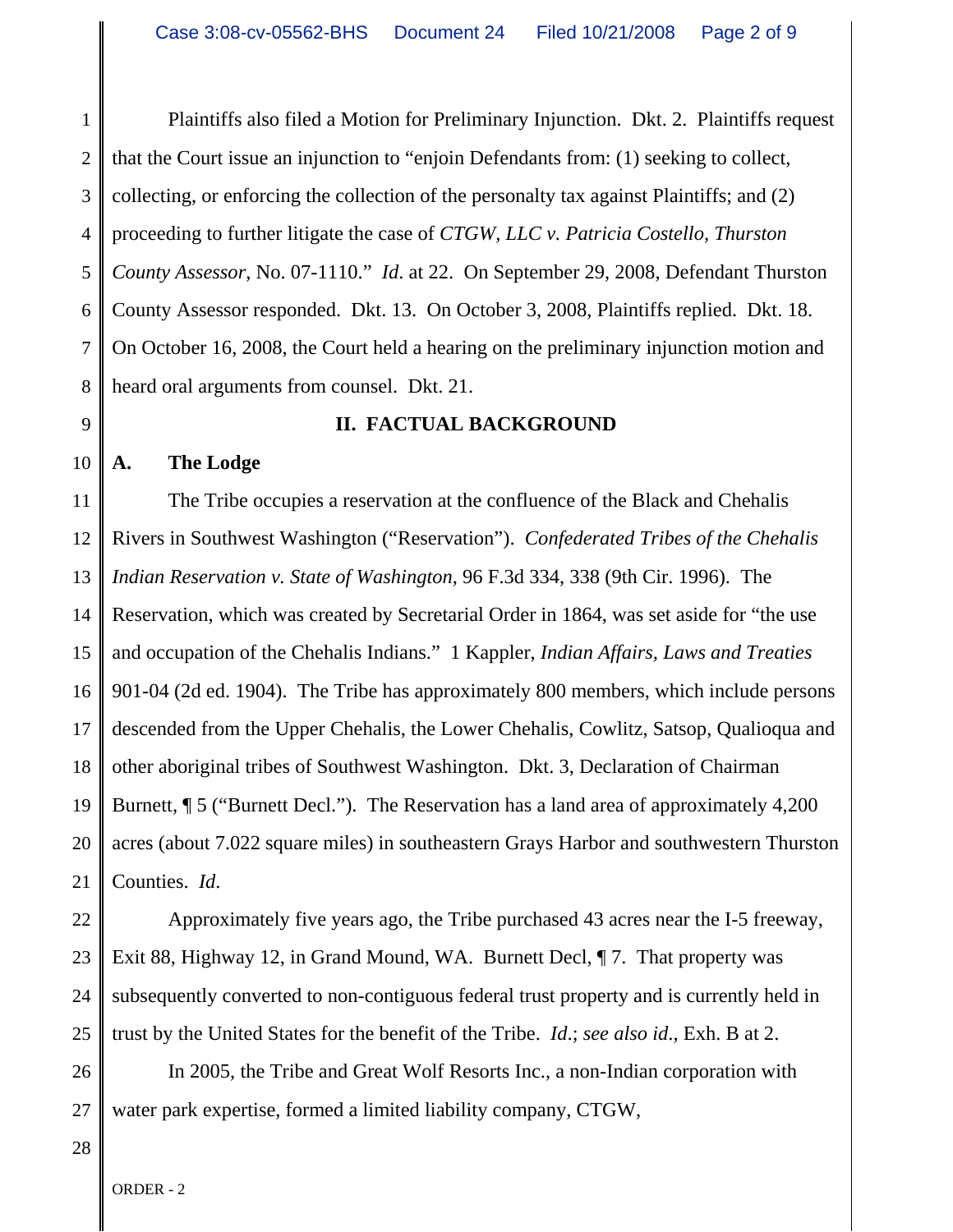1 2 3 4 5 6 7 8 9 10 LLC, under Delaware law, for the purpose of building and owning Great Wolf Lodge Grand Mound ("Lodge"). *Id*. ¶ 8. The Lodge is located on 39 of the 43 acres that are held in trust for the Tribe and consists of a hotel, conference center, indoor water park and other improvements ("Improvements"). *Id*. ¶ 9. The Tribe leases the property to CTGW. *Id.*, Exh A., U.S. Dept. of the Interior Business Development Lease (recorded by the Bureau of Indian Affairs on July 2, 2007) ("Lease"). Under the CTGW LLC operating agreement, the Tribe has a majority "proportionate share" of CTGW's profits of 51%, and Great Wolf receives the remaining 49% of CTGW's profits. Burnett Decl. ¶ 11. Plaintiffs claim that "[u]nder this unique structure, the Tribe is both the owner-lessor of the property and the majority-interest owner of the lessee." Complaint, ¶ 22.

11 **B. State Taxation**

12 13 14 15 In Washington, "personal property," for purposes of taxation, includes "all improvements upon lands the fee of which is still vested in the United States." RCW 84.04.080. A county may enforce such taxes by placing liens on the assessed improvements and then selling them at a tax sale. RCW 84.60.020.

16 17 18 19 20 21 22 23 Plaintiffs claim that "[i]n 2007, the Thurston County Assessor determined the value of the Improvements for taxation in 2008 as partially completed." Complaint, ¶ 32. Plaintiffs allege that the assessor "then reduced that value by the Tribe's 51% ownership interest in CTGW, to a 2007 taxable value of \$10,115,462, and then assessed CTGW a personal property tax based on the 49% interest of Great Wolf in CTGW." *Id*. At oral argument, counsel agreed that the 2007 assessed taxes were approximately \$90,000. Plaintiffs also allege that the assessor has "stated her intent to assess the Improvements at full completion at their full value in 2008 for 2009." *Id*.

24 25 26 Plaintiffs claim that "[s]olely to preserve its rights, the Tribe timely appealed the County's tax to the Thurston County Board of Equalization, which is an administrative board." *Id*. ¶ 35 (citing *CTGW, LLC v. Patricia Costello, Thurston County Assessor*, No.

27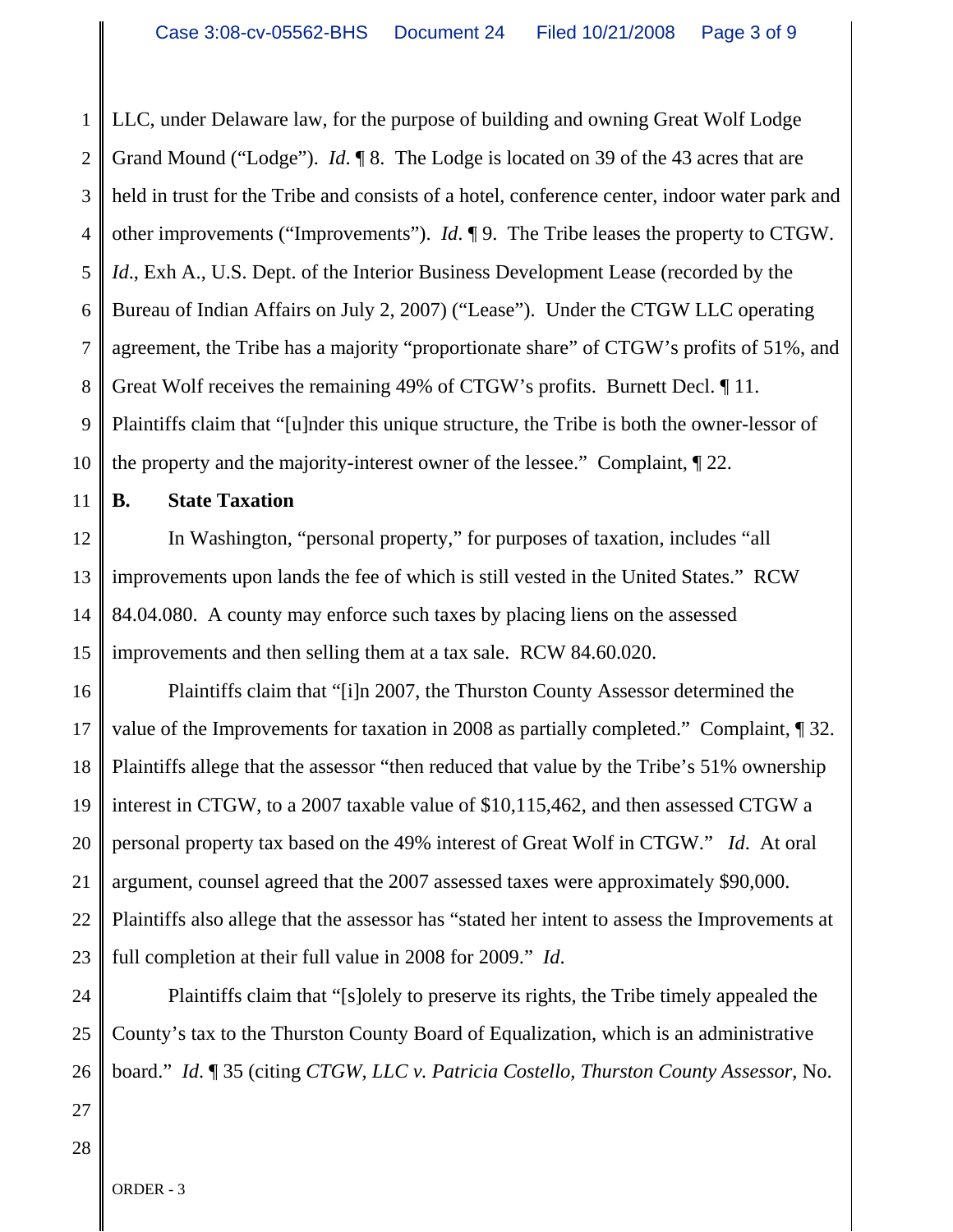1 2 07-1110). The Tribe, however, is not a party in that action and its only involvement in that action seems to be as a member of the limited liability company CTGW.

#### **III. DISCUSSION**

## **A. Jurisdiction**

3

4

5 6 7 8 9 10 11 As a threshold matter, the Court recognizes that "[i]f the court determines at any time that it lacks subject-matter jurisdiction, the court must dismiss the action." Fed. R. Civ. P. 12(h)(3). Plaintiffs have presented questions to the Court in the areas of jurisdiction and abstention that are far from clear. For the purposes of the instant motion only, the Court finds that it has jurisdiction over this action. The parties should be aware that the Court may reconsider its assertion of subject-matter jurisdiction as the case progresses and the record is more fully developed.

12 13 14 15 16 17 18 19 20 21 22 23 24 In their complaint, Plaintiffs claim that the Court "has jurisdiction over this action pursuant to 28 U.S.C §§ 1331, 1362 and 1367." Complaint, ¶ 2. The Confederated Tribes of the Chehalis Reservation is a federally recognized Indian Entity. 73 F.R. 18554. In its complaint, the Tribe and CTGW seek a permanent injunction that would "enjoin Defendants from seeking to collect, collecting or enforcing the collection of the personalty tax against Plaintiffs." Complaint at 10. Plaintiffs allege that Defendants attempt to impose a tax against them which violates the "U.S. Constitution and laws of the United States, including the Supremacy Clause of Article VI, § 2, and federal common law." Complaint, ¶ 2. Under these facts and allegations, the Court has jurisdiction over the Tribes' causes of action under both 28 U.S.C. § 1331 (federal question) and 28 U.S.C. § 1362 (Indian Tribes). The Court assumes jurisdiction over CTGW's causes of action under 28 U.S.C. § 1367 as they form part of the same case or controversy which involve the joinder of the additional party. *See* 28 U.S.C. § 1367(a).

25 26 Defendants argue that (1) the Court should abstain from asserting jurisdiction over this action because Plaintiffs have available state remedies in which to raise their federal

27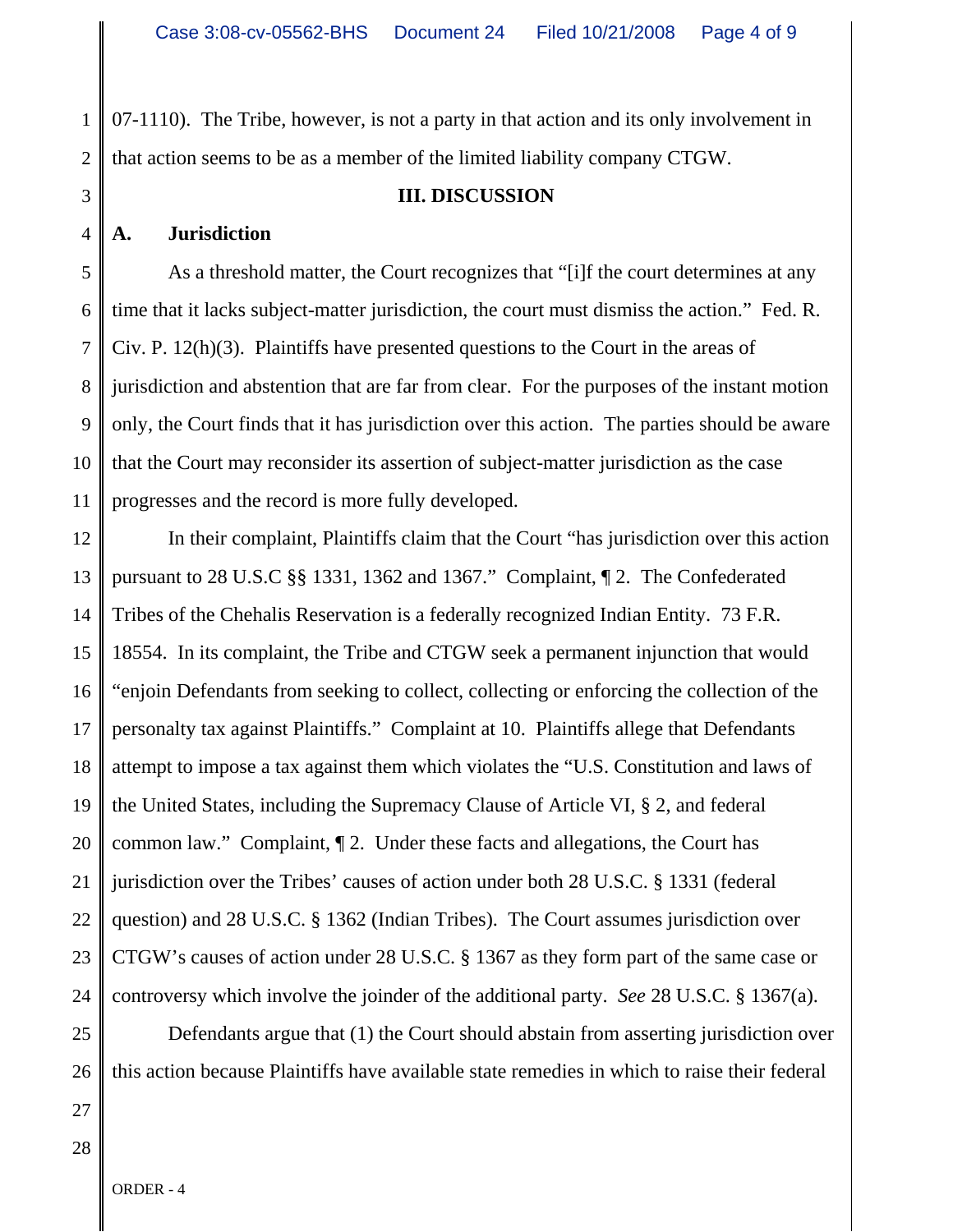1 2 claims; and/or (2) the Court is divested of jurisdiction pursuant to the Tax Injunction Act, 28 U.S.C. § 1341. Dkt. 13 at 2-3.

3

#### **1. Abstention**

4 5 6 7 8 9 10 11 12 13 Defendants contend that the *Younger* abstention doctrine applies as a bar to this Court's federal intervention in the state proceeding of *CTGW, LLC v. Patricia Costello*, Thurston County Assessor, No. 07-1110. *See Younger v. Harris*, 401 U.S. 37 (1971). Under the *Younger* abstention doctrine, a federal court should abstain from hearing a case if the following three criteria are met: (1) state judicial proceedings are ongoing; (2) the state proceedings implicate an important state interest; and (3) the state proceedings offer an adequate opportunity to litigate federal constitutional issues. *Ft. Belknap Indian Community v. Mazurek*, 43 F.3d 428, 431 (9th Cir. 1994), *cert. denied*, 516 U.S. 806 (1995). Abstention, however, is the rare exception to a district court's "virtually unflagging obligation" to exercise jurisdiction. *Id.* at 431.

14 15 16 17 18 19 20 21 22 23 24 Defendants argue that Plaintiffs have two available state remedies: (1) they may request a tax exemption under RCW 84.48.010; and (2) they may make a "payment under protest" and then bring a state court action to recover the allegedly unlawful tax pursuant to RCW 8.68.020. Dkt. 13 at 2-3. Defendants' argument is unavailing because the current state proceeding neither involves all of the Plaintiffs in this action nor provides the relief that Plaintiffs are seeking in this action. The Tribe has a right to federal court jurisdiction, *see supra*, and that right should not be denied on the basis that the other Plaintiff, CTGW, is seeking relief from a county legislative authority. Moreover, although functionally equivalent, a state tax exemption is not federal immunity from state taxation. Therefore, the Court will not, for the purposes of this motion only, abstain from exerting jurisdiction over this action based on the *Younger* abstention doctrine.

25

## **2. Tax Injunction Act**

26 27 "The district courts shall not enjoin, suspend or restrain the assessment, levy or collection of any tax under State law where a plain, speedy and efficient remedy may be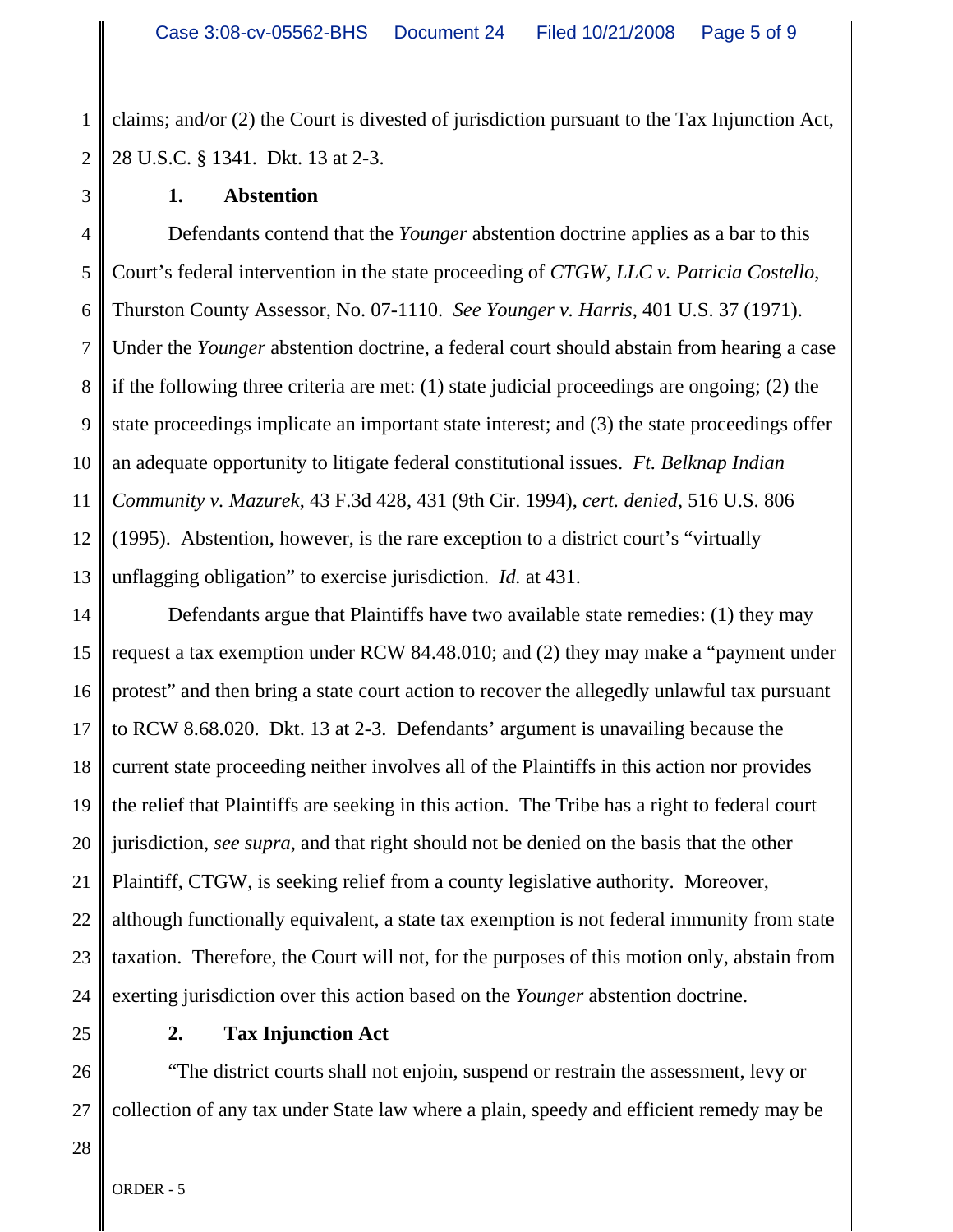1 2 3 4 5 6 7 8 9 had in the courts of such State." 28 U.S.C. § 1341 ("Tax Injunction Act"). The Supreme Court, however, has held that the Tax Injunction Act does not bar the district court's jurisdiction over a suit under 28 U.S.C. § 1362. *Moe v. Confed. Salish & Kootenai Tribes*, 425 U.S. 463, 474-75 (1976). The Ninth Circuit has held that the exception to the Tax Injunction Act under § 1362 does not apply to either private Indian-owned entities, *Amarok Corp. v. Nevada, Dep't of Taxation*, 935 F.2d 1068, 1070-1071 (9th Cir. 1991), or to semi-autonomous tribal entities. *Navajo Tribal Utility Authority v. Arizona Dept. of Revenue*, 608 F.2d 1228, 1231 (9th Cir. 1979) (plaintiff was a "subordinate economic enterprise" of the Navajo Tribe).

10 11 12 13 14 15 16 17 18 19 In this case, Plaintiffs present a unique situation in that one Plaintiff is an recognized tribe whereas the other is a corporation that is partially owned by a recognized tribe and partially owned by a private corporation. It remains unclear how a district court should apply the Tax Injunction Act and the § 1362 exception to the Act over this particular joinder of parties. For example, in *Navajo*, the Ninth Circuit rejected the argument that "since [the plaintiff was] ultimately controlled by and closely related to the Tribe itself, it should be treated as a tribe for jurisdictional purposes." *Navajo*, 608 F.2d at 1232. The court stated that "[t]o the extent that [the semi-autonomous tribal entity's] interests are identified with the Tribe's, the Tribe itself will be able to protect those interests, should Its leadership decide to do so."

20 21 22 23 24 25 26 27 In this case, the Tribe's leadership has decided to protect its interest. While the Ninth Circuit did not hold that a tribe's involvement *would* confer jurisdiction over a tribe's and a corporation's claims, the Tribe's involvement in this action is a significant factor in favor of the Court asserting jurisdiction over Plaintiffs' claims. Moreover, the Court is unaware of any binding or persuasive authority holding that Plaintiffs, as joined, are barred by the Tax Injunction Act from pursuing their claims in this Court. Therefore, the Court finds that Plaintiffs meet the § 1362 exception to the Tax Injunction Act and the Court has subject-matter jurisdiction over this action.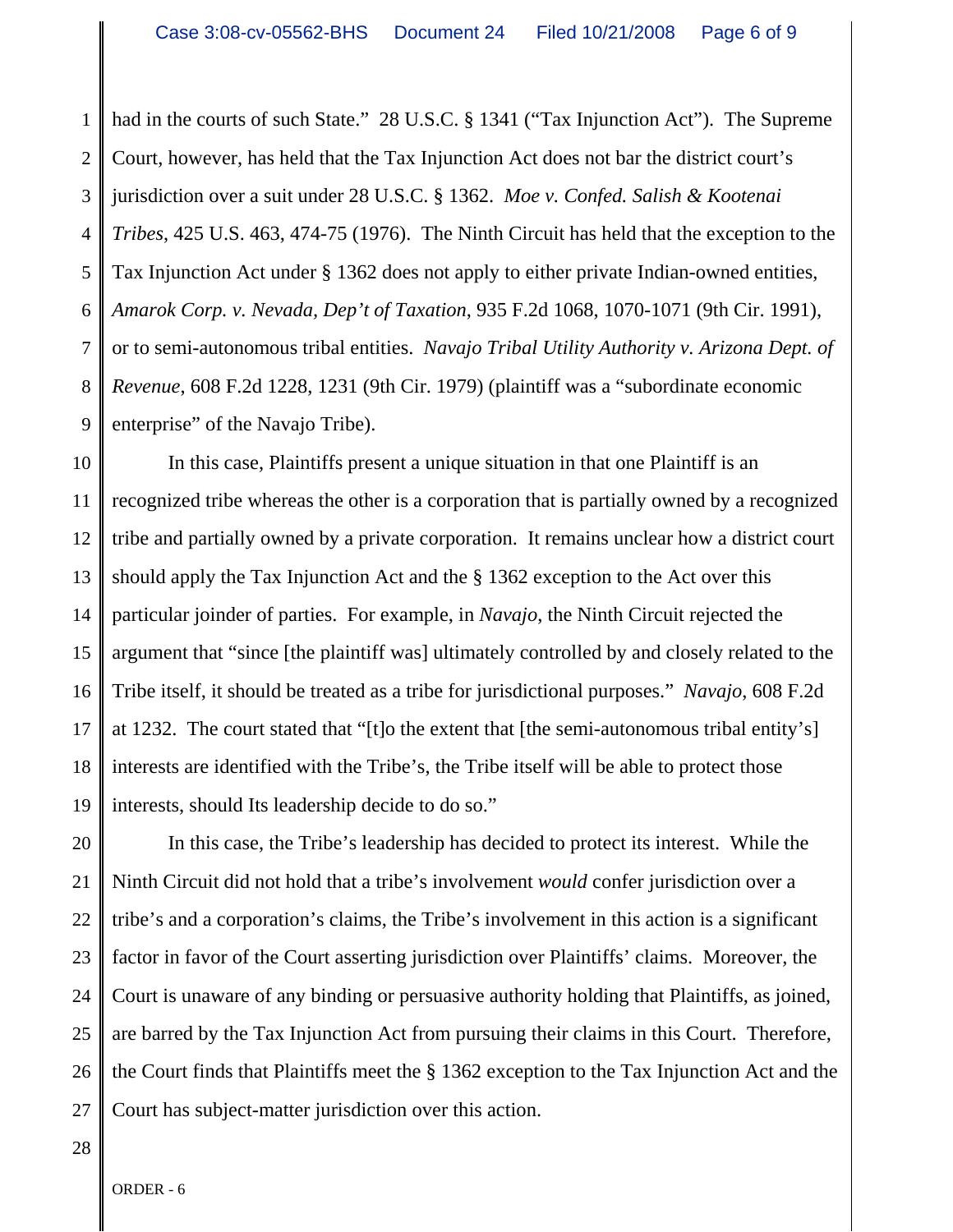#### 1 **B. Preliminary Injunction**

2 3 4 5 6 7 8 9 10 11 12 13 14 The basic function of injunctive relief is to preserve the status quo pending a determination of the action on the merits. *Los Angeles Memorial Coliseum Com'n v. Nat'l Football League*, 634 F.2d 1197, 1200 (9th Cir. 1980). Under the traditional standard, a preliminary injunction will issue if "(1) the moving party will suffer irreparable injury if the relief is denied; (2) the moving party will probably prevail on the merits; (3) the balance of potential harm favors the moving party; and (4) the public interest favors granting relief." *Cassim v. Bowen*, 824 F.2d 791, 795 (9th Cir. 1987). Alternatively, a preliminary junction will issue where the moving party demonstrates either (1) a combination of probable success on the merits and the possibility of irreparable injury or (2) that serious questions going to the merits are raised and the balance of hardships tips sharply in the moving party's favor. *Id.* These alternatives represent extremes on a single continuum rather than two distinct tests. *Clear Channel Outdoor Inc. v. City of Los Angeles*, 340 F.3d 810, 813 (9th Cir. 2003).

15 16 17 18 19 Plaintiffs argue that "the *Tribe* satisfies both the 'serious questions are raised' and 'the likelihood of success on the merits' alternative tests for a preliminary injunction." Dkt. 2 at 11 (emphasis added)<sup>1</sup>. The Court, however, need not reach the merits of this action as Plaintiffs have failed to show either that they will suffer "irreparable injury" or that "the balance of hardships tips sharply" in their favor.

20

# **1. Irreparable Injury**

21 22 23 24 25 Plaintiffs argue that they will suffer irreparable injury in the form of interference with the Tribe's sovereignty and self governance. Dkt. 2 at 20-21. Plaintiffs cite two Tenth Circuit cases in support of that proposition*: Prairie Band of Potawatomi Indians v. Pierce*, 253 F .3d 1234 (10th Cir. 2001), and *Seneca-Cayuga Tribe of Oklahoma v. Oklahoma*, 874 F.2d 709, 716 (10th Cir. 1989). In *Pierce*, the Potawatomi Indians

26

27

28

ORDER - 7

<sup>&</sup>lt;sup>1</sup> Plaintiffs consistently alternate between the Tribe's interests, the Tribe's 49% interest in CTGW, and CTGW's interests as a corporate entity.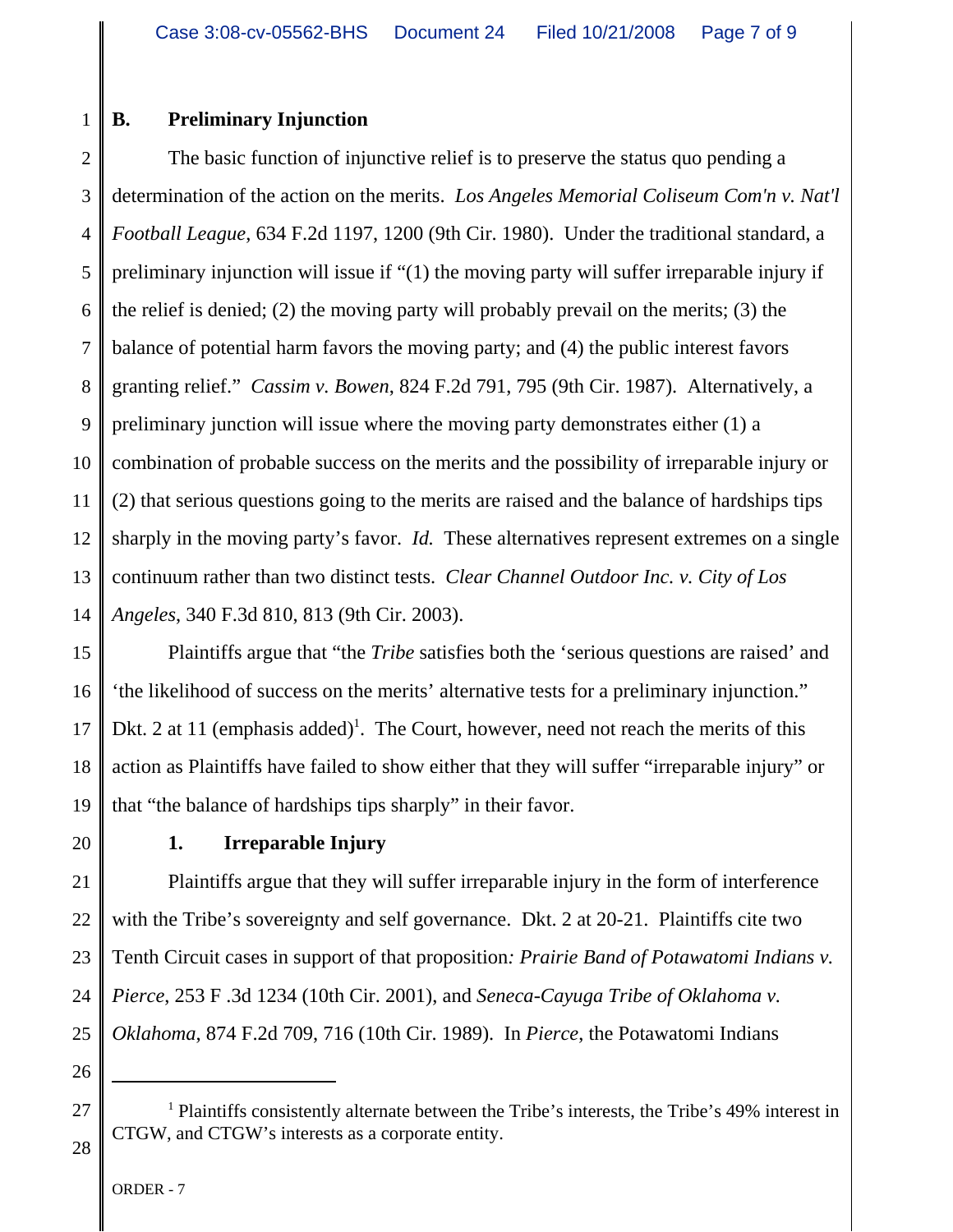1 2 3 4 5 6 7 8 enacted their own vehicle title and registration system. *Pierce*, 253 F.3d at 1237-38. The state of Kansas began issuing citations to owners of vehicles that were registered under the Potawatomi system but were driven on state land and roads. *Id*. The Potawatomi filed a lawsuit in federal court to enjoin the state of Kansas from issuing the citations and for a declaratory judgment that the state recognize the Potawatomi vehicle registrations. *Id.* The district court granted a preliminary injunction and the Tenth Circuit upheld that decision, finding injury to the Potawatomi in the "threat of continued citation by the state." *Id*. at 1251.

9 10 11 12 13 14 15 16 In *Seneca-Cayuga*, "the State of Oklahoma sued the Seneca-Cayuga and Quapaw Tribes in separate actions in state court seeking to enjoin the operation of Tribal bingo games, which violate the gaming laws of the state." 874 F.2d at 710. The tribes then brought an action in federal court seeking declaratory and injunctive relief against the state of Oklahoma. *Id*. The district court entered a preliminary injunction and the Tenth Circuit upheld the injunction finding irreparable injury where the threatened loss of revenues and jobs created the "prospect of significant interference with [tribal] self-government." *Id*. at 716.

17 18 19 20 21 22 23 24 25 In this case, Plaintiffs have failed to show that they will suffer irreparable injury. Assessing a tax against a partially private and partially Indian-owned limited liability company is not an injury. It is informing the company how much it will owe if the tax must be paid. Plaintiffs claim that in order to determine the amount owed, the County must intrude upon the land "to audit CTGW's records for each tax period." Dkt. 2 at 21. Plaintiffs cite no authority for the proposition that the auditing of business records is irreparable injury. While the Tribe may have immunity from state taxation, the question of whether CTGW may also have immunity is unclear, and being subject to record inspection is insufficient injury to alter the status quo.

- 26
- 27